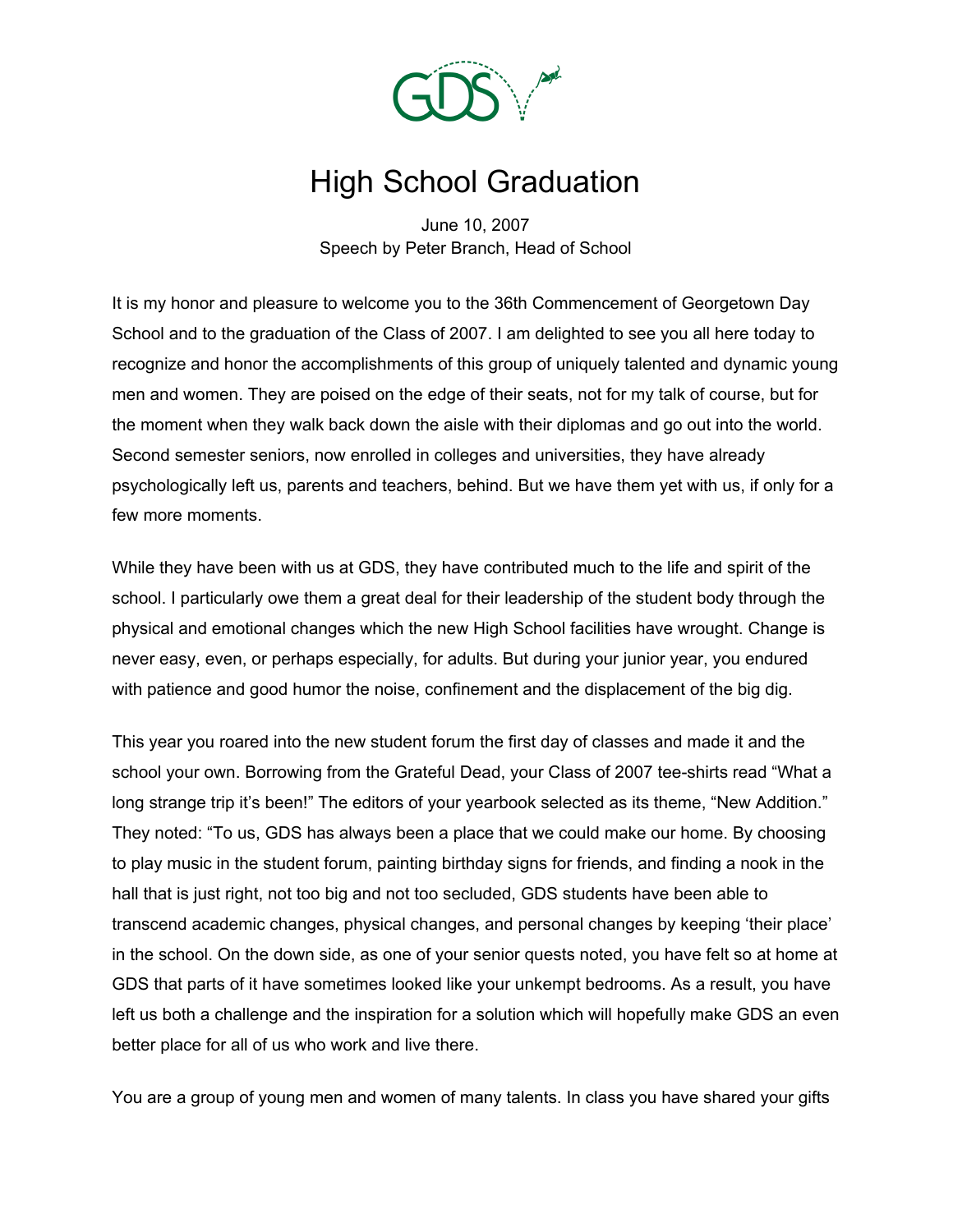of perception and eloquence, as well as your concern for each other. Such talents have been honed since your earliest days at GDS. While many of you joined GDS in the High School, many others were promoted from the Lower Middle School. In fact, twenty eight of you are lifers who entered in pre-kindergarten or kindergarten. Five of you are children of alumni. Your ranks have now grown to a total of one hundred and thirteen.

Academically, you have been willing to challenge yourselves and to take risks. Such efforts have born fruit as you have grown in your skills and performance. The first senior class to experience fully the new SAT I with writing, your combined median verbal, math and writing scores were four hundred and forty six points over the national median. Thirty nine percent of you were recognized a Finalists or Commended Scholars by the National Merit programs. In your junior year, eighty nine percent earned Advanced Placement passing scores of three or higher, sixty seven percent scores of four or higher, and thirty nine percent received the top score of five.

Your plans for the immediate future are diverse, even though all of you have been accepted by a college or university. Indeed, your class was accepted by four hundred and three different institutions and will attend sixty seven different schools, with some of you going to colleges in Switzerland, Scotland and Canada. Three will matriculate at conservatories in your fields of musical theatre, dance and cello. A number of graduates will pursue gap year or semester off options. For example, one will focus on sharpening her climbing skills overseas, another will spend time in Latin America continuing environmental research, and yet another will study in England while developing his soccer skills. The range of interests and the willingness to enhance them in unique ways is remarkable and admirable in this group of Hoppers.

Without question, GDS athletic spirit has benefited from our new facilities. You broke them in and showed us how to enjoy them. The sound of exciting competition in the gym drew us to see you play and the accessibility of the all-weather field called spectators out of the forum. Four extraordinarily dedicated members of your class received twelve letter awards for participating on varsity teams for all three seasons for all four years of high school. Eleven athletes were awarded four year awards in the fall, eleven for winter sports and nineteen for spring participation. Such leadership was critical to the spirit and accomplishment of our teams. One member of the crew team was chosen as one of forty four athletes named by U.S. Rowing to its 2006 Scholastic Honor Role. Another senior was one of only three GDS runners in our history to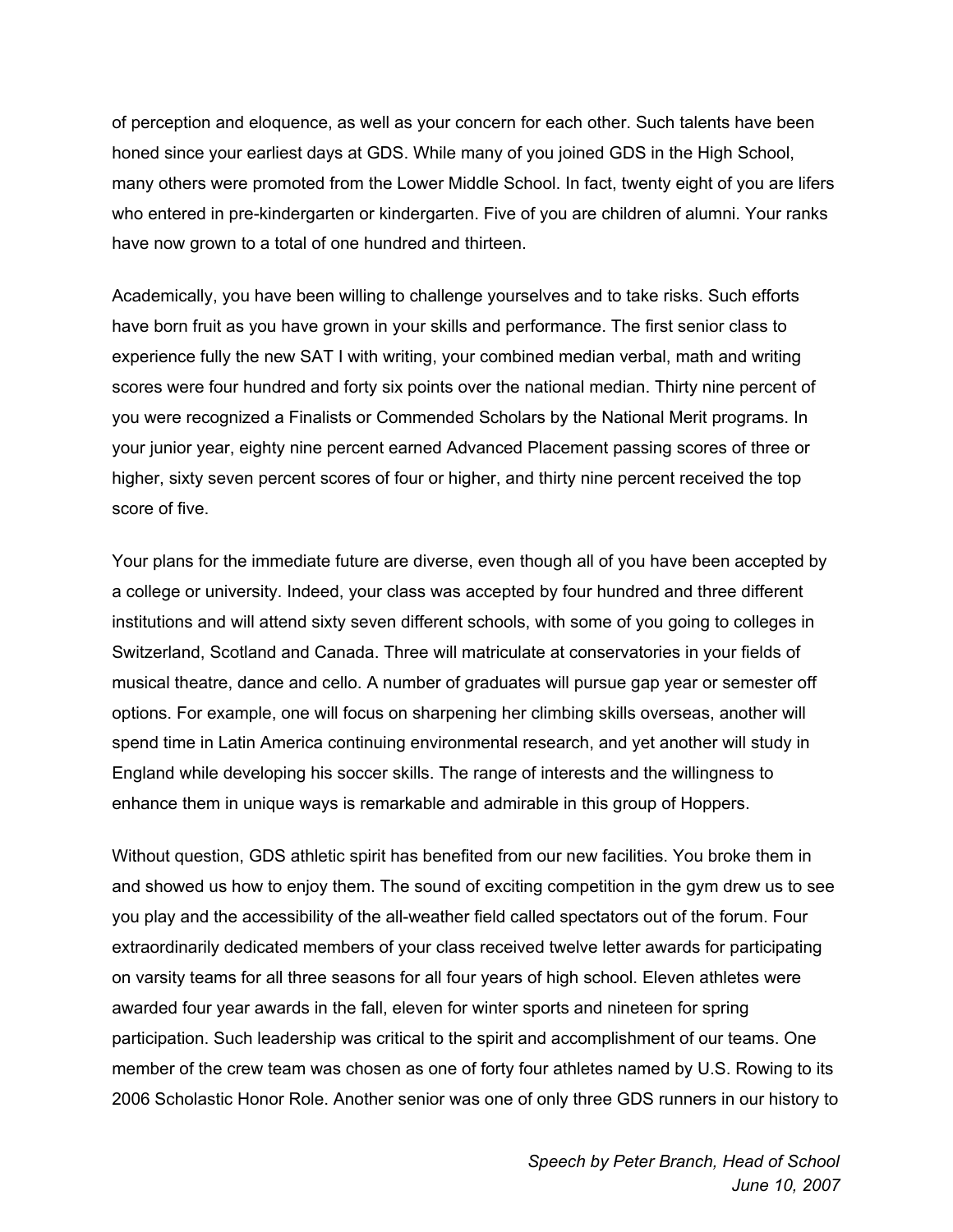compete in the Nike Indoor National High School Track Championships, setting a GDS record for indoor four hundred meters and being named to the Post's first team in Boys Field and Track. Another of you was the number one women's foul shooter in the DC metro area. And, of course, you prevailed in Powder Puff football. To foster school spirit, a group of you led the effort to establish the GDS Fan Club, wearing tee-shirts with the motto: "Home is where the heart is." On occasion, you even inspired us by appearing as pirates.

You were just as committed to the Arts at GDS but had to delay your gratification with the new performing arts facilities until they were completed. Fortunately, an early delivery of the new Black Box meant that only the fall production of "Arabian Nights" had to be otherwise located. You masterfully responded to the Director's vision of mounting this production in a tent. Those of you who led the backstage, or rather backtent, efforts are to be commended for all your flexibility and creativity during this challenging year of changes. The One Acts moved into the theatre soon after it was finished and the musical production of On the Town appeared to be an attempt to see what the new Black Box could do. You stepped into other new spaces with performances that looked like you had always been there – Fata Morgana in the new dance studio and splendid vocal and instrumental shows in the student forum, as well as the theatre. Several of you have shown us your gifts as individual performers. One of you is a cello player who has performed with Yo Yo Ma and at Carnegie Hall. Two of you staged one person shows as quests in the Black Box, with one raising over one thousand dollars for Cancer research.

In studio art, the new halls of our enlarged space have been enhanced by the display of your work. In the Congressional Art Competition, two GDS seniors received the second and third place awards. One of you was named the Shell Youth Wildlife Photographer of the Year. Three of you won a prize in the C-SPAN student cam project without actually using a video camera. Your participation in Blues Alley in Georgetown gave others the chance to learn that jazz is alive and well at GDS.

Your dedication to language and the word gave quality to GDS publications this year, most notably Menagarie, the yearbook, the Augur Bit, our newspaper, and the revived Grasslands, the literary magazine. Two of you had poems accepted for the Parkmont Poetry Prize. One of you won an essay prize on the preservation of Civil War battlefields. In Debate, It's Academic, Model UN and Model Congress you also showed an individuality in argument and expression which brought you reward and recognition. Your work in SSC similarly demonstrated an appeal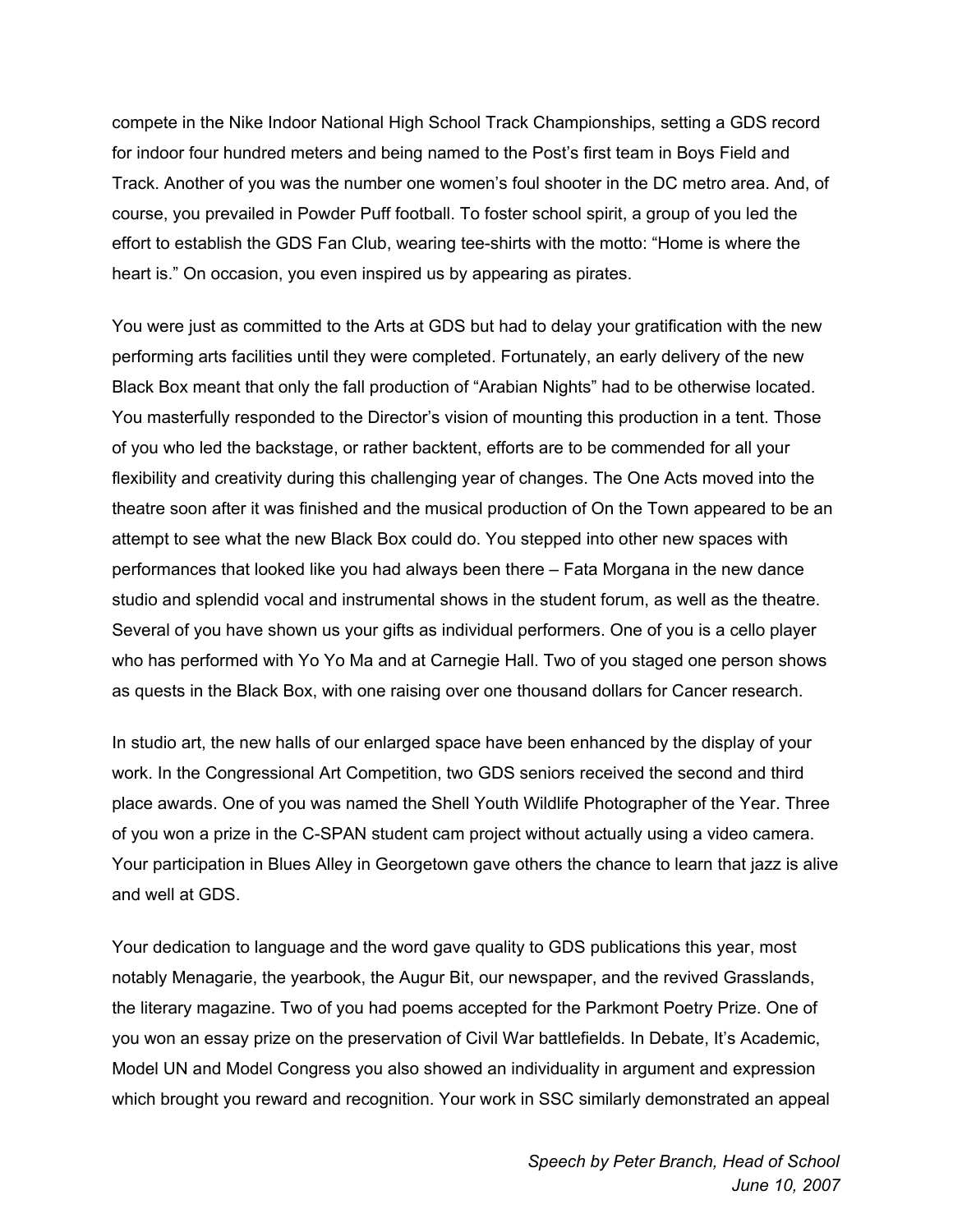to reason as you grappled with issues of school governance.

You have also been active participants and leaders in the many activities which fulfill our commitment to the equal worth of each individual within our diverse community. The Black Culture Club, Rainbow Connections, Latino Arts, AWARE, Fusion, SIS, indeed all our organization which value and celebrate the unique individual qualities of all us who make GDS GDS, have benefited from your dedication of time and energy. As a result, you have contributed to successful local and national Student Diversity Leadership Conferences, GDS diversity retreats, the White Privilege Conference, Gay Pride Week, and the Martin Luther King, Jr., Day teach-in. One of your members was the winner of the Princeton University award for dedication to diversity efforts.

Part of what you have learned at GDS is the interdependence of the peoples of our world. Your participation in community service has given much to others, but hopefully it has also inspired in you a commitment to better the conditions of life for others beside yourselves. As a class, you have served over 17,340 documented hours of community service. Eleven students worked over three hundred hours. You tutored school-age children and guided pre-schoolers, coached and taught physically challenged and autistic children and adults, built low income housing, tended neglected and abused animals, fed the hungry and aided the homeless, advocated on behalf of human rights, worked in congressional offices and at the National Zoo (no connection intended there), visited the aging, assisted the children of migrant workers, worked to bridge the divide between Israeli and Palestinian teens, helped build a school in Ethiopia and gutted destroyed homes in New Orleans. Four members trained to become EMTs. And this work took place throughout the United States and the world. This class, in particular, looked for unique ways to help those in need. You have much to be proud of.

This year has been one of first time events which may very well become GDS traditions. You have been responsible for the first GDS game of Assassin, the first roller-disco homecoming dance in the new garage, the first sit-in in the library, the first sit-on on the field, the first game of laser tag, not to mention other firsts that are best left unmentioned.

As you leave this hall today as graduates and alumni of GDS, you will be marking a significant change in your life. There are numerous such markers which we observe over time – birthdays, the first day of school, graduations, marriage and commitment ceremonies, first jobs,